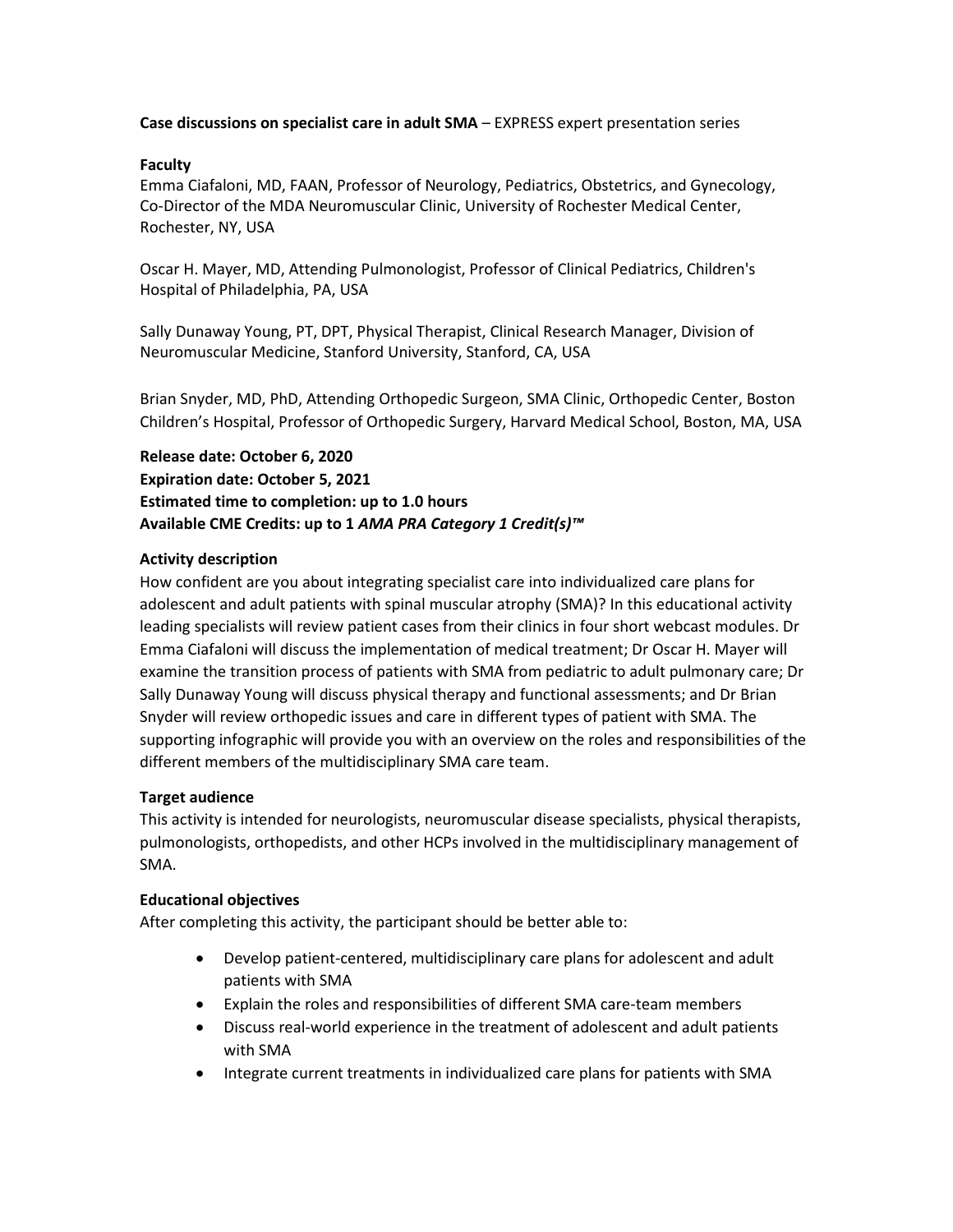# **Joint accreditation statement**

In support of improving patient care, this activity has been planned and implemented by the Postgraduate Institute for Medicine and Ology Medical Education. Postgraduate Institute for Medicine is jointly accredited by the Accreditation Council for Continuing Medical Education (ACCME), the Accreditation Council for Pharmacy Education (ACPE), and the American Nurses Credentialing Center (ANCC), to provide continuing education for the healthcare team.



# **Physician continuing medical education**

The Postgraduate Institute for Medicine designates this enduring material for a maximum of 1 *AMA PRA Category 1 Credit(s)™*. Physicians should claim only the credit commensurate with the extent of their participation in the activity.

# **Method of participation and request for credit**

There are no fees for participating in, and receiving CME/CE credit for, this activity.

In order to claim credit, participants must complete the following procedures during the period October 6, 2020, through October 5, 2021:

- 1. Read the educational objectives, accreditation information, and faculty disclosures
- 2. View any number of the four EXPRESS webcast videos and answer the assessment questions
- 3. Complete the evaluation
- 4. Indicate the number of credits earned and download the certificate of CME credit

### **Disclosure of conflicts of interest**

Postgraduate Institute for Medicine (PIM) requires instructors, planners, managers, and other individuals who are in a position to control the content of this activity to disclose any real or apparent conflict of interest (COI) they may have as related to the content of this activity. All identified COI are thoroughly vetted and resolved according to PIM policy. PIM is committed to providing its learners with high quality activities and related materials that promote improvements or quality in healthcare and not a specific proprietary business interest of a commercial interest.

| <b>Faculty</b>           | <b>Relationship identified with:</b>           |
|--------------------------|------------------------------------------------|
| Emma Ciafaloni, MD, FAAN | Consultant for Viela Bio, Ra Pharma, Biogen,   |
|                          | and Alexion. Contracted researcher for Sarepta |
|                          | Therapeutics, Santhera Pharmaceuticals,        |
|                          | Orphazyme, AveXis, the FDA, PCORI, and         |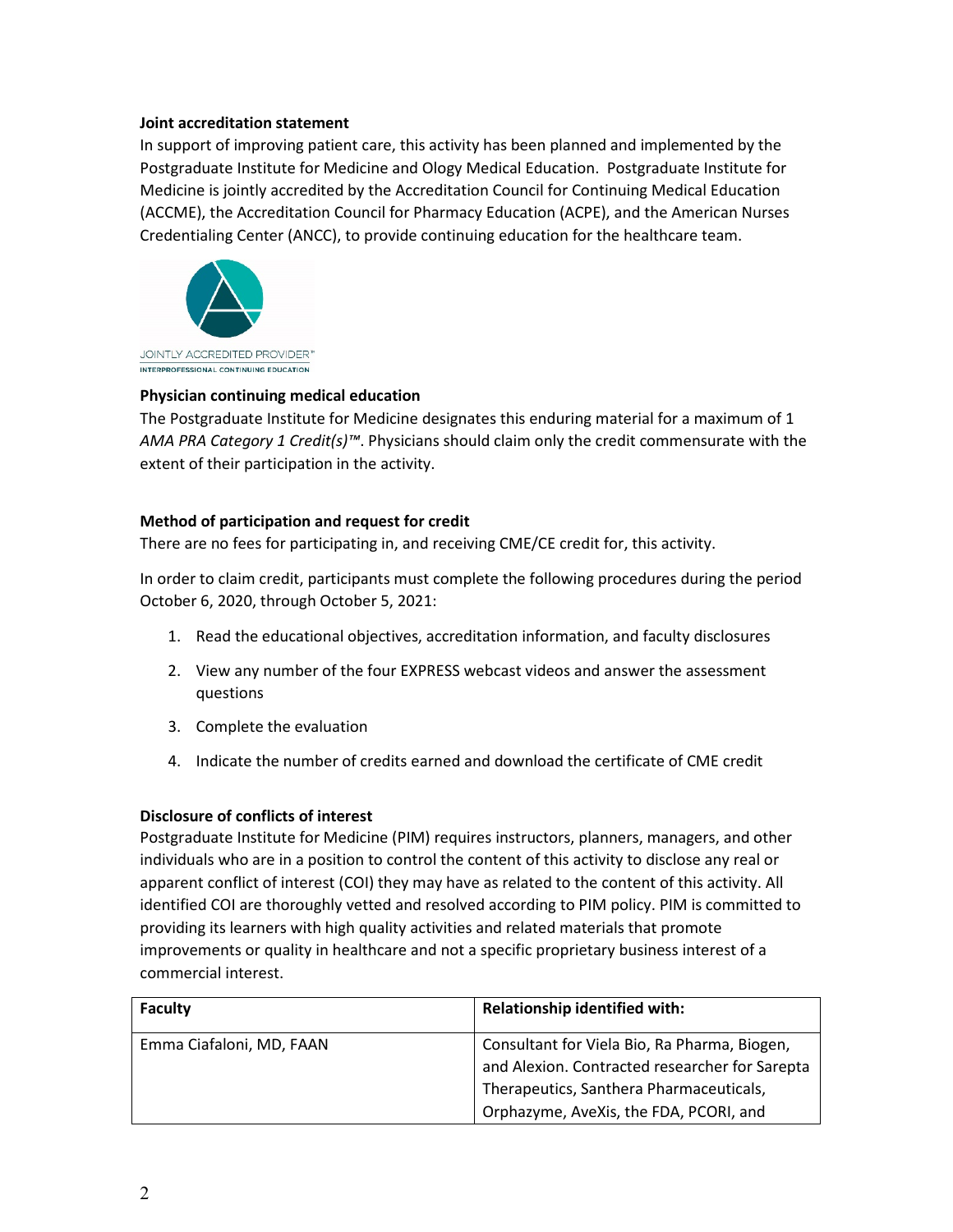|                              | CureSMA. Receives royalties from Oxford<br>University Press.                            |
|------------------------------|-----------------------------------------------------------------------------------------|
| Oscar Henry Mayer, MD        | Consultant for Biogen.                                                                  |
| Sally Dunaway Young, PT, DPT | Has no conflicts to report.                                                             |
| Brian Snyder, MD, PhD        | Consultant for OrthoPediatrics and Alcyone<br>Lifesciences. Board of Directors CureSMA. |

### **Planners and managers**

The PIM planners and managers have nothing to disclose. The Ology Medical Education planners and managers have nothing to disclose.

# **Provider information**

Jointly provided by Postgraduate Institute for Medicine and Ology Medical Education.



Postgraduate Institute<br>for Medicine



# **Financial support**

This activity is supported by an independent educational grant from Biogen MA, Inc.

### **Disclosure of unlabeled use**

This educational activity may contain discussion of published and/or investigational uses of agents that are not indicated by the FDA. The planners of this activity do not recommend the use of any agent outside of the labeled indications. The opinions expressed in the educational activity are those of the faculty and do not necessarily represent the views of the planners. Please refer to the official prescribing information for each product for discussion of approved indications, contraindications, and warnings.

### **Disclaimer**

Participants have an implied responsibility to use the newly acquired information to enhance patient outcomes and their own professional development. The information presented in this activity is not meant to serve as a guideline for patient management. Any procedures, medications, or other courses of diagnosis or treatment discussed or suggested in this activity should not be used by clinicians without evaluation of their patient's conditions and possible contraindications and/or dangers in use, review of any applicable manufacturer's product information, and comparison with recommendations of other authorities. The course materials are for educational purposes only and should not be reproduced or distributed in any way. If you wish to reproduce, store in a retrieval system, transmit in any form or by any means, electronic, mechanical, photocopying, recording, or otherwise, any part of the material presented, you will need to obtain all the necessary permissions by writing to the publisher, the original author, or any other current copyright owner.